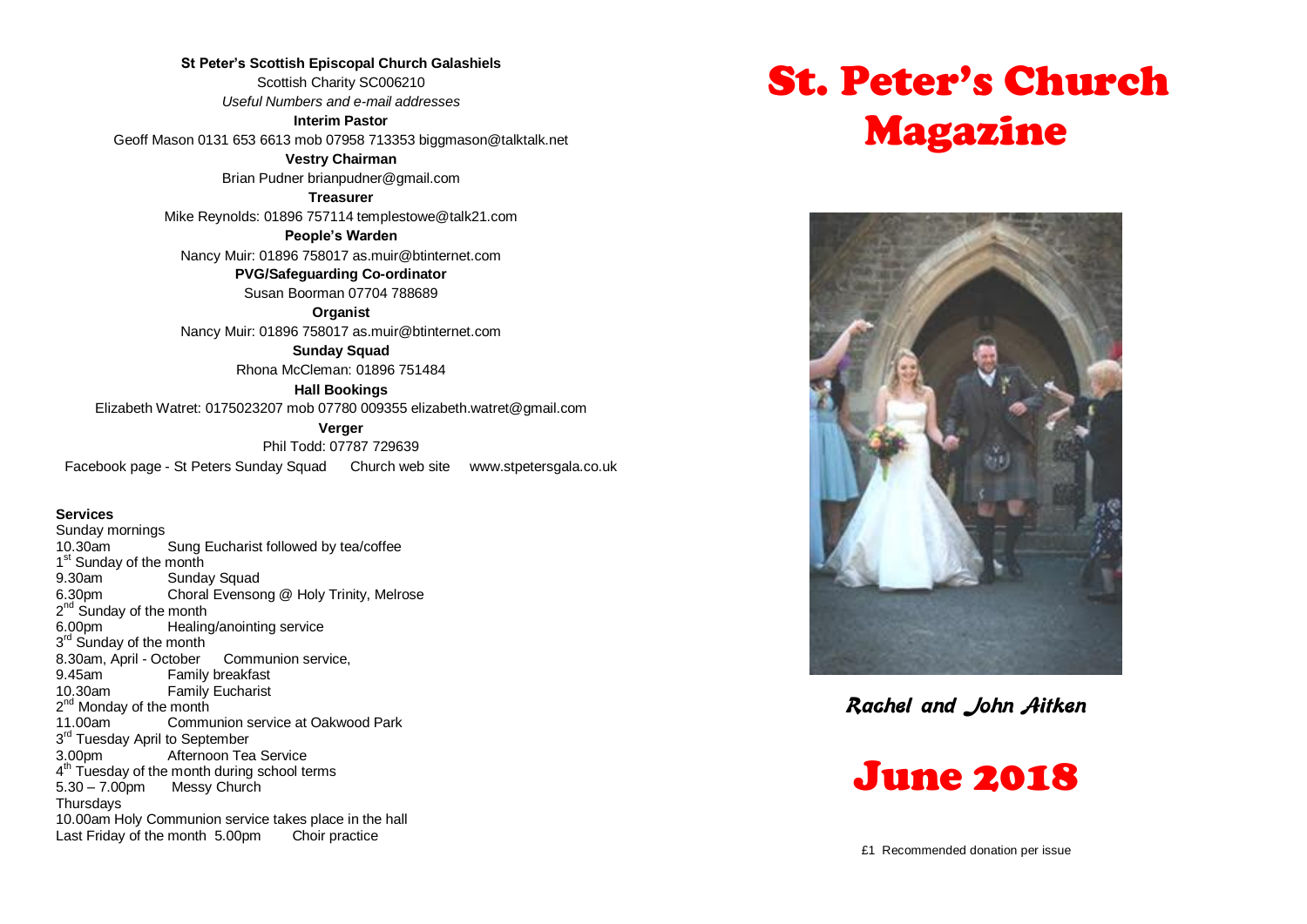## **Shared Leadership Team**

| Susan Boorman        | ☎ 07704788689 | theboormans@talktalk.net                               |
|----------------------|---------------|--------------------------------------------------------|
| <b>Sheena Cossar</b> | ☎ 751694      | smstcg1945@gmail.com                                   |
| <b>Karen Ellis</b>   | ☎ 757429      | karenellishome@hotmail.co.uk                           |
| John Maltman         |               | <sup>3</sup> 07551357580 john.maltman@forthports.co.uk |
| Nancy Muir           | ☎ 758017      | as.muir@btinternet.com                                 |
| Monica Reynolds      | ☎ 757114      | monica@temlpestowe.plus.com                            |

# **Church Diary June**

| Fri 1 <sup>st</sup> June | 7.30pm Cursillo @ Coldstream              |
|--------------------------|-------------------------------------------|
| Sun $3rd$                | 9.30am Sunday Squad                       |
|                          |                                           |
|                          | 10.30am Sung Eucharist, Rev Bill Elliot   |
| Thurs 7 <sup>th</sup>    | <b>10am Communion Service</b>             |
| Sat 9 <sup>th</sup>      | 12.30 Soup 'n' Pud lunch                  |
| Sun10 <sup>th</sup>      | 10.30am Sung Eucharist, Rev Tim Tunley    |
|                          | 6.00pm Healing service, Rev Andrew Cooper |
| Mon 11 <sup>th</sup>     | 11.00am Oakwood Park Communion            |
| Tues $12th$              | 7.30pm Vestry meeting                     |
| Thurs 14 <sup>th</sup>   | 10.00am Communion                         |
| Sun $17th$               | 8.30am Holy Communion                     |
|                          | 9.45am - 10.15am Breakfast                |
|                          | 10.30 Family Service, Joanna Smith        |
| Tues 19 <sup>th</sup>    | 3.00pm Afternoon Tea Service              |
| Thurs 21 <sup>st</sup>   | 10.00am Communion                         |
| Sun 24 <sup>th</sup>     | 10.30am Sung Eucharist, Rev Annie Naish   |
| Tues 26 <sup>th</sup>    | 5.30pm Messy Church                       |
| Thurs 28 <sup>th</sup>   | 10.00am Communion Service                 |
| Fri $29th$               | 5.00pm Choir practice                     |
| Sat 30 <sup>th</sup>     | 8.00am Braw Lad's Breakfast               |
| Sun 1 <sup>st</sup> July | 10.30am Sung Eucharist,                   |

ooooooooooooooooooooooooooooooooooooooooooooooooooooooooooooooooo



**Refresh', is a course aimed at new and long-serving children's leaders (Messy Church, Sunday School etc) who want to be encouraged, inspired and equipped with new ideas and resources. Claire Benton-Evans would be happy to run it especially for churches in the Borders – Please let Sheena know if you would be interested in coming along**



### **Emergency Prayer Circle**

This is a group in the church which prays for people at times of special need. If you know of a member of your family or a friend facing crisis or difficulty who would be grateful of such confidential support

Ring Muriel on 01896 831418 or Rhona on 01896 751484



Roslynn, Aimee, Darrin, Fiona, Ivy, Karina, James, Jaci, (William, Bethany, Katie & John), Jim, Ruth, Kris, Rebecca, Steph, Emily & Holly, Sadie, Tony, Gina, Joan, Jane, Sarah, Nigel, Muhamid, Jennifer, Kevin, Claire, Sheila, John, Fred, (Katie, Stephanie, Ted, April, Finn & Joan), Caitlin & her family, the Ellis family, 6

year old Joe and his family, Kerryanne & her family, Justine, Dominique

Please keep in touch with Monica (01896 757114) regarding folk being remembered on the Prayer Tree. And let her know when someone has recovered so that list can be adjusted.



**June Anniversary of Baptism** 1<sup>st</sup> Archie MacDonald 14<sup>th</sup> Shaun Boyle

17<sup>th</sup> Jaxson Hewitt 26<sup>th</sup> Mackenzie Leitch

ooooooooooooooooooooooooooooooooooooooooooooooooooooooooooooooooo

#### **Listen Up!**



Use your right ear, not your left if you want to remember something. A new US study has shown we could be up to 40% more likely to remember what we hear when we block noise from our left ear and listen attentively with the right. It seems we use our right ear for processing and retaining information as sounds entering there are

processed on the left side of the brain, which controls speech, language development and portions of memory.

The study showed this right/left distinction becomes more apparent the tougher the memory challenge we have to face. ( from The People's Friend)

Talking of listening/hearing – If you can't clearly hear the folk giving the readings at our services remember that you can always read them as they are printed in the service leaflet and make sure your hearing aid is switched to T

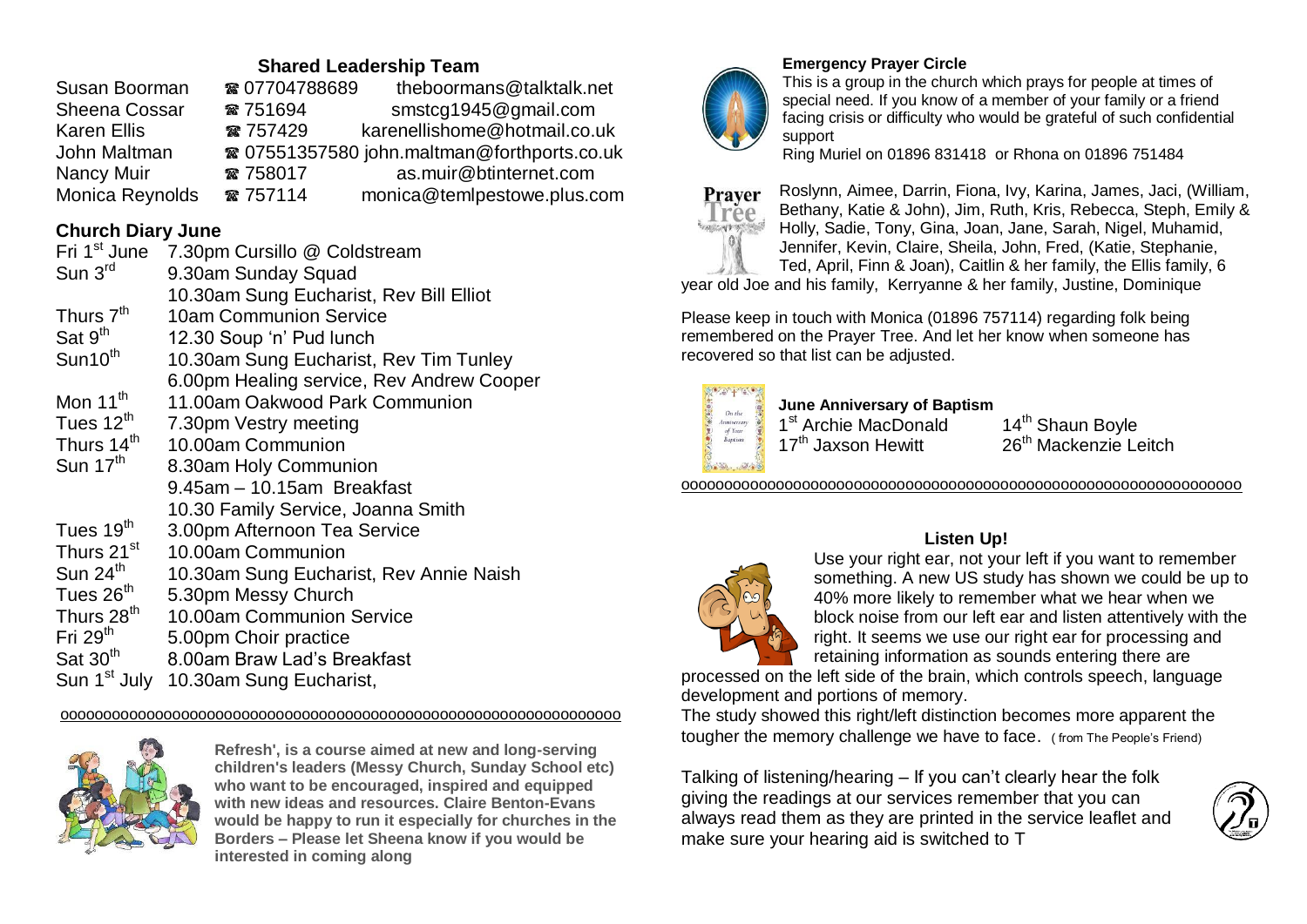

**Living with Loss Retreat 15th to 17th June 2018 at Whitchester Christian Centre Borthaugh, Hawick, Scottish Borders TD9 7LN Tel: 01450 377477 [www.whitchester.](http://www.whitchester/)org.uk** WHITCHESTER CHRISTIAN CENTRE : Charity No. SCO11436

Grief following bereavement can feel overwhelming,

particularly if we have lost a partner or child, or if our loved one's passing was sudden or traumatic, or if we have suffered multiple losses. The aim of this supported retreat is to better equip us to deal with our life-changing loss. We will look at some of the spiritual, emotional and practical challenges of our grief, and then explore practical and creative ways of coping with our daily living as it is now, as well as the hope that our faith offers as we continue our journey through life.

#### **About the retreat and course leaders**



Abi May is an experienced Christian author, educator and retreat leader, as well as being a bereaved mother. Her husband John has been active in Christian service for four decades.



The focus of our retreat is on making the best of our life in the present. We have several led sessions every day. These include explanations, reflection prompts, creative activities, discussions, times of reflection and prayer, and listening to music or inspirational readings.

Besides the led sessions, there is time for personal reflection, handouts to work on individually, as well as the opportunity for participants to have individual prayer with retreat leaders if you wish. Selections of relevant books are made available to read during the retreat.

The retreat is a strengthening experience, not only because of our personal reflections, but we may also discover from being alongside others who are grieving that we are not alone as we might have felt.

Abi May is leading the retreat, and her husband John will be available for individual prayer as a grief companion.

#### **About the venue**

Whitchester Christian Centre is a 19th Century Dower House 2 miles outside the border town of Hawick. Set in 3 acres of grounds, it provides a peaceful setting for rest and reflection. Whitchester is well served by roads and public transport.

Transport can be provided from bus stops.

#### **Booking information**

The retreat will be limited to small numbers. All participants will be able to have single ensuite rooms. The price for the weekend will be £135 inclusive of all accommodation, drinks, meals and materials

To book or for more information about accommodation please phone: 01450 377477 or email: [enquiries@whitchester.org.uk.](mailto:enquiries@whitchester.org.uk)

Where there are financial constraints, a bursary may be available to help with your stay. Please contact the Wardens. **Please do not let financial considerations** 

**prevent you from attending this event**



#### **MISSION TO SEAFARERS SCOTLAND ANNUAL MEETING 30 JUNE 2018 in St Mary's Episcopal Church, Ronaldshay Crescent, Grangemouth, FK3 9JH**

This year's keynote speech will be delivered by the Secretary General of the Mission to Seafarers, the Rev'd Canon Andrew Wright.

There will be tea / coffee from 10.00am with the meeting getting underway at 10.30am.

This will be followed by our service in church and then a light lunch. It would be good to welcome you as we reflect on the past year during which we have been very busy with the provision of support to seafarers. Please join us as we review the activities of The Mission to Seafarers Scotland over the last year and share with you our plans for the future. Please reply by email (office.mtss@virginmedia.com) if you can come so that we have an idea of the numbers for our caterer.

Yours aye,

The Revd Canon Dr RP Harley

This day is also the  $25<sup>th</sup>$  Anniversary of our good friend Rev Tim Tunley's priesting.

It would be wonderful if some of our congregation could go up to Grangemouth to support Tim at this service as he has been a great support to us over the past three years. I know a number of folk will be involved in our annual breakfast for the community of Galashiels as they pass St Peter's gates as they follow the Ride-out on the morning of Braw Lad's Day. However if you are planning to attend the Mission to Seafarers meeting and service I would be grateful for a lift. Sheena



#### **Knitted hats:- Mission to Seafarers**

At the service on  $13<sup>th</sup>$  May Rev Tim Tunley received and blessed our latest batch of hats bringing the total to a magnificent 327!! Thank you so much to all the knitters and those who donate wool. You will have heard how grateful the Mission is for our efforts and the plea to "Carry on Knitting!. There is already a mini hat pile growing in the spare room!! I would also

like to mention that a small group of knitters in Kelso sent another 32 hats to all to our contribution. Thank you once again to all of you. *Susan B*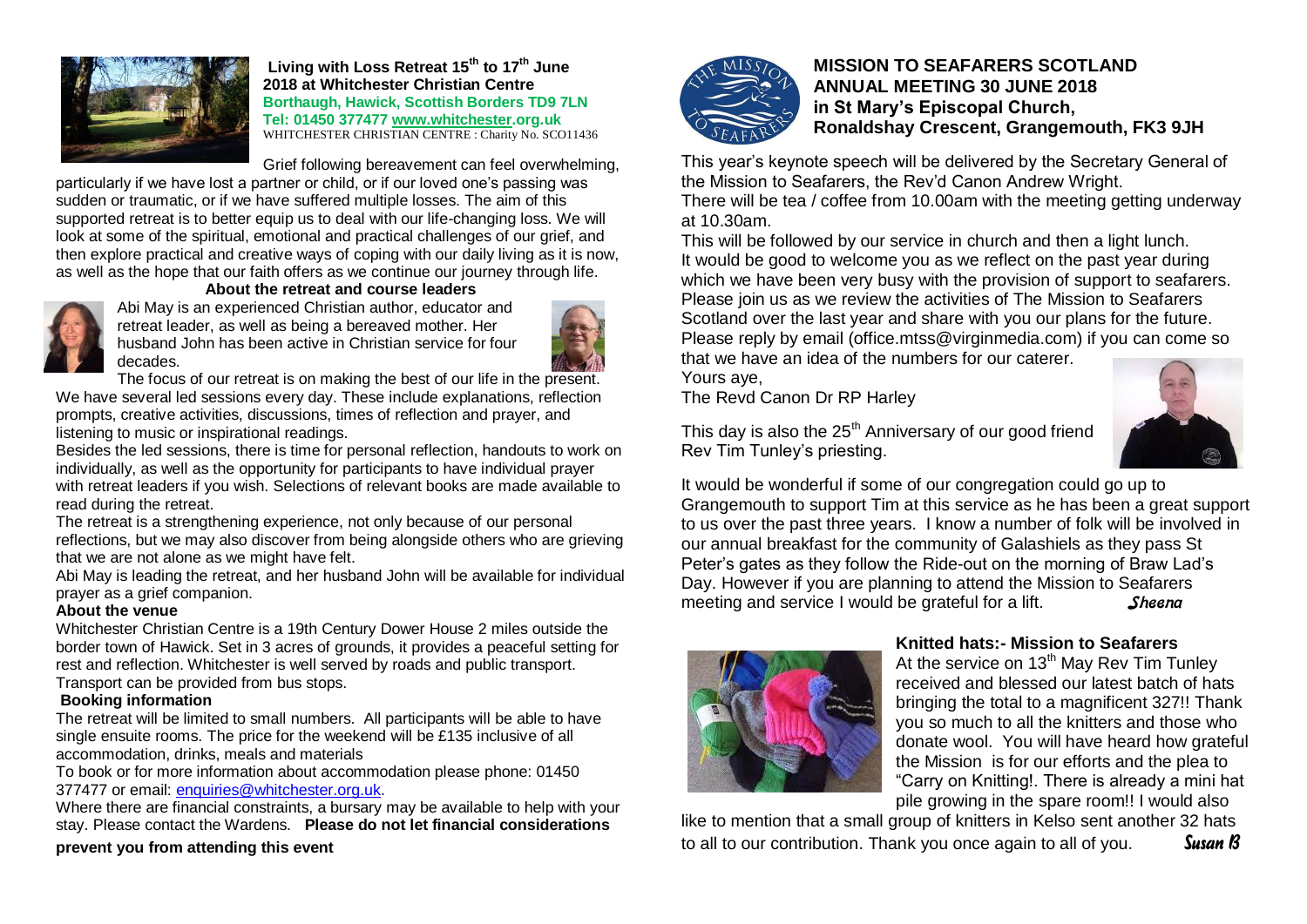### **GREEN ENERGY**

Borders Energy Agency in association with Southern Uplands Partnership is offering a number of site visits to local "green energy" projects during the next few months. These are all examples of good practice and it is hoped that others will follow suit and learn from those with experience. The visits will be free but places are limited so if you want to attend any of the visits please call Pip Tabor of Southern Uplands Partnership on 01750 725154 0r email [piptabor@sup.org.uk](mailto:piptabor@sup.org.uk) to reserve a place. All visits are timed for 2.00 pm and details are:-

Friday 15<sup>th</sup> June – Philiphaugh Archimedes Screw, Hydro power from Ettrick Water

Friday  $29<sup>th</sup>$  June – Newhall Farm Water Engine, Hydro power from Ale Water

Thursday 19th July – Woodend Farm, Biomass, Solar energy and energy efficiency

Thursday 20<sup>th</sup> September - Charlesfield Anaerobic digester, energy from waste

# foodbank

Helpers are always needed when it is St Peter's turn to run the Food Bank – Nancy can tell you when it is our turn so that you can put it in your diary.

The Food Bank is always in need of donations - particularly tins of fruit, vegetables, meat, custard, rice pudding, potatoes,, sugar, small packets of pasta, packets of mashed potatoes, pasta sauces, jam, cereal, small size toiletries (soap, toothpaste, shampoo, feminine hygiene items). We **don't** need baked beans or soups.

Cash is also required to buy fresh milk, bread and spreads. There is a box for donations in kind as the back of church – money can be given to Nancy.

**Carolside Open Gardens in aid of Arthritis Research 24th June 10am - 5pm admission £6.00 teas + homemade cakes lots of parking bring your own picnic This is a rare opportunity to visit one of Scotland's finest private gardens**





#### **Wooly Borders Goes to St Mary's** Five of us accepted the offer of

spare seats on the coach provided by St John's, Selkirk. We boarded along with several, sheep, lambs, angels, tea-cosies, baubles, Twiddle-

muffs and hats! (All woollen of course)!! The Cathedral was "buzzing" with people busily setting up stalls as we were guided to ours. Having expected a 2x2 metre surface area the 2x2 foot one in front of us was not nearly enough to do justice to our display. We managed to borrow a larger, wooden table. One leg promptly fell off! We propped on corner on a handy plinth!



All the knitted goods generated great interest as people stopped to chat. The sheep were particularly popular and the little flock could have gone to pastures new many times over. Patterns for all the knitted goods were snapped up and several of the hat pattern, wool and needles packs went off to folk who will start knitting for the Mission to Seafarers. Tim Tunley received a couple of donations for the Mission funds. There was so much going on including various workshops. The lunch provided was excellent – delivered beautifully packaged in small white carrier bags.(also several recycling bins available). The day ended with a Communion Service – my one regret being that it did not include a traditional hymn.

All in all it was a wonderful experience and Annie Naish and her team can be justifiably proud of the event.

#### **Too hot? Take a tip from these two!!**





**source dogsnuffle.com source www.dumpaday.com**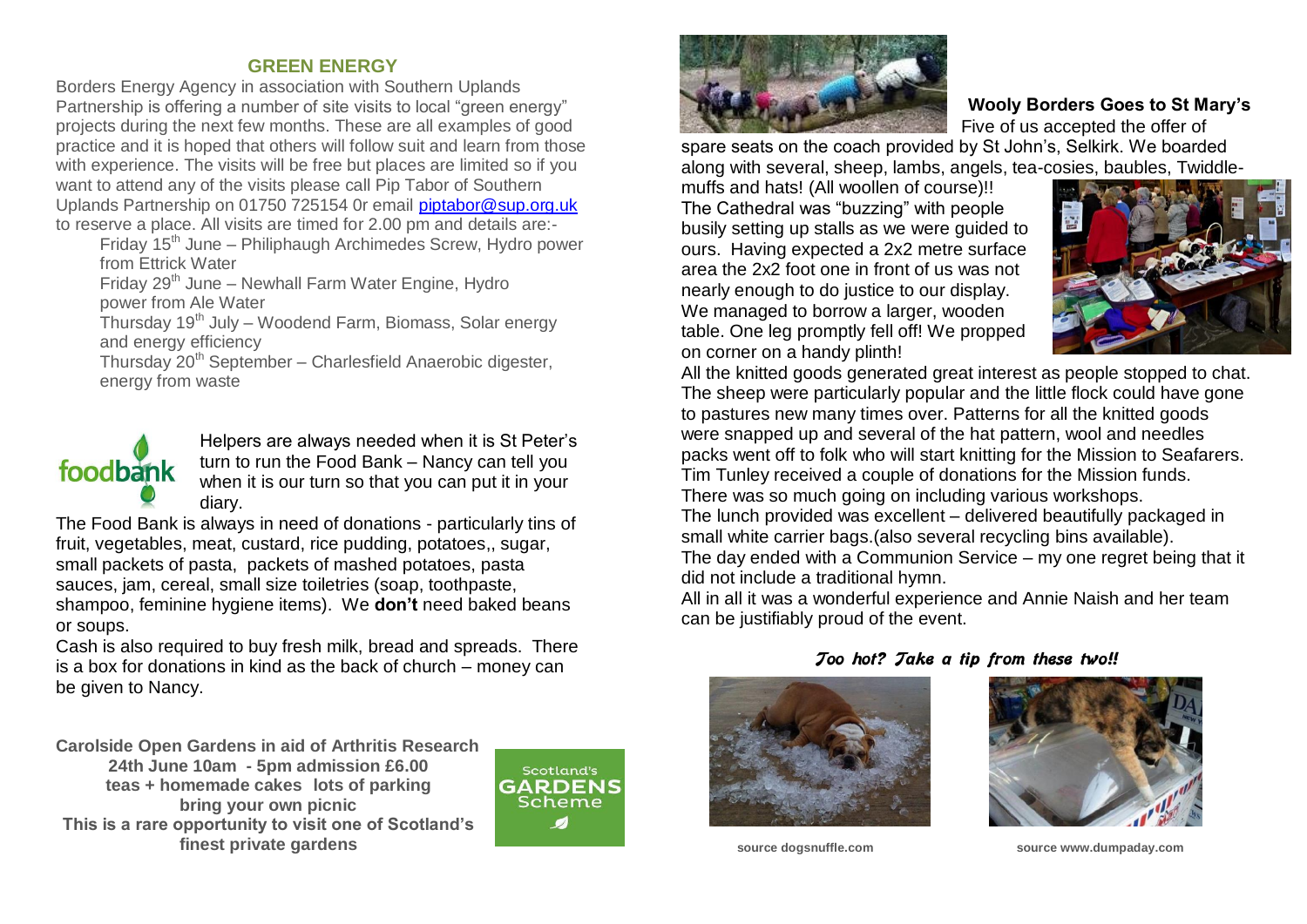## **THE BIG DAY OUT**

Take

………about 500 people,

……….45 displays from churches in the diocese (including St Peters Galashiels), ……….a banner hanging over the nave with each church in the diocese represented by a design,



……….the opportunity to meet and make friends from other congregations, ……….a choice of 14 workshops

....the chance to appreciate the cathedral building and grounds,

- ....good food and drinks provided for those attending.
- ……….many resources to see and handle,

………. an all-age Eucharist celebrated in the round by the Bishop.

Mix together for four hours for free.

These were the elements that made up The Big Day on Sat 28 April at St Marys Episcopal Cathedral in Edinburgh. It was a great occasion, appreciated by all who came.

"Best thing arranged by the diocese in years!" "Isn't this a lovely building? I've never been inside before." "Hello, where have we met before?" "We should do this every year."

Particular thanks to Annie Naish, the Bishop and the organising team for all the hard work they put in to make it such a good occasion.

#### *Geoff Mason*



**Saturday 30th June Braw Lad's Day 8.00am breakfast at St Peter's Volunteer helpers needed to cook and give out Bacon rolls etc at the church gate talk to Susan or John Maltman if you can help**

# **PVG – Protecting Vulnerable Groups – Disclosure Scotland**

The Scottish Government introduced the Protection of Vulnerable Groups (PVG) Scheme on  $28<sup>th</sup>$  February 2011. From this date anyone seeking to work with children or protected adults has to apply to join the Scheme in order to be eligible to take up a post either in a paid or **voluntary** capacity.

To require PVG scheme membership the individual must be doing 'regulated' work with children and/or protected adults.

Regulated work involves caring for, or supervising, individuals participating in any organised activity.

**'Children'** are all people under the age of 18.

**'Protected adults'** are individuals aged 16 or over who are provided with (and thus receive) a type of care, support or welfare service. It is a service based definition and avoids labelling adults on the basis or disability. A person will be a protected adult for the duration that they are receiving the service. Therefore some adults will be protected most of the time (e.g. residents within a care home) whereas others will only be protected for short periods.

Some members of our congregation are already members of the PVG Scheme as volunteers in many different capacities within St Peter's for the work/contact they have with either children or vulnerable adults. Others have their PVG status because of activities outwith the Church. As PVG membership must be registered for the place/organisation where the work/volunteering takes place so we sometimes need to be registered more than once. We would like to encourage those already registered elsewhere to think about adding their registration to St Peter's, especially if they visit church members who are sick (either at home or in hospital), give lifts to services (or various appointments) or otherwise spend time with children or vulnerable adults who are not family members. In some circumstances it will be wise to have another person with you when taking part in voluntary activities.

I am aware that some folk think the whole business of Safeguarding and PVG are a bit of modern overkill but for our own individual protection and to be within the Church's insurance and current law we can't avoid it. You wouldn't consider not insuring your car or home so please help us to ensure that St Peter's complies with these regulations.